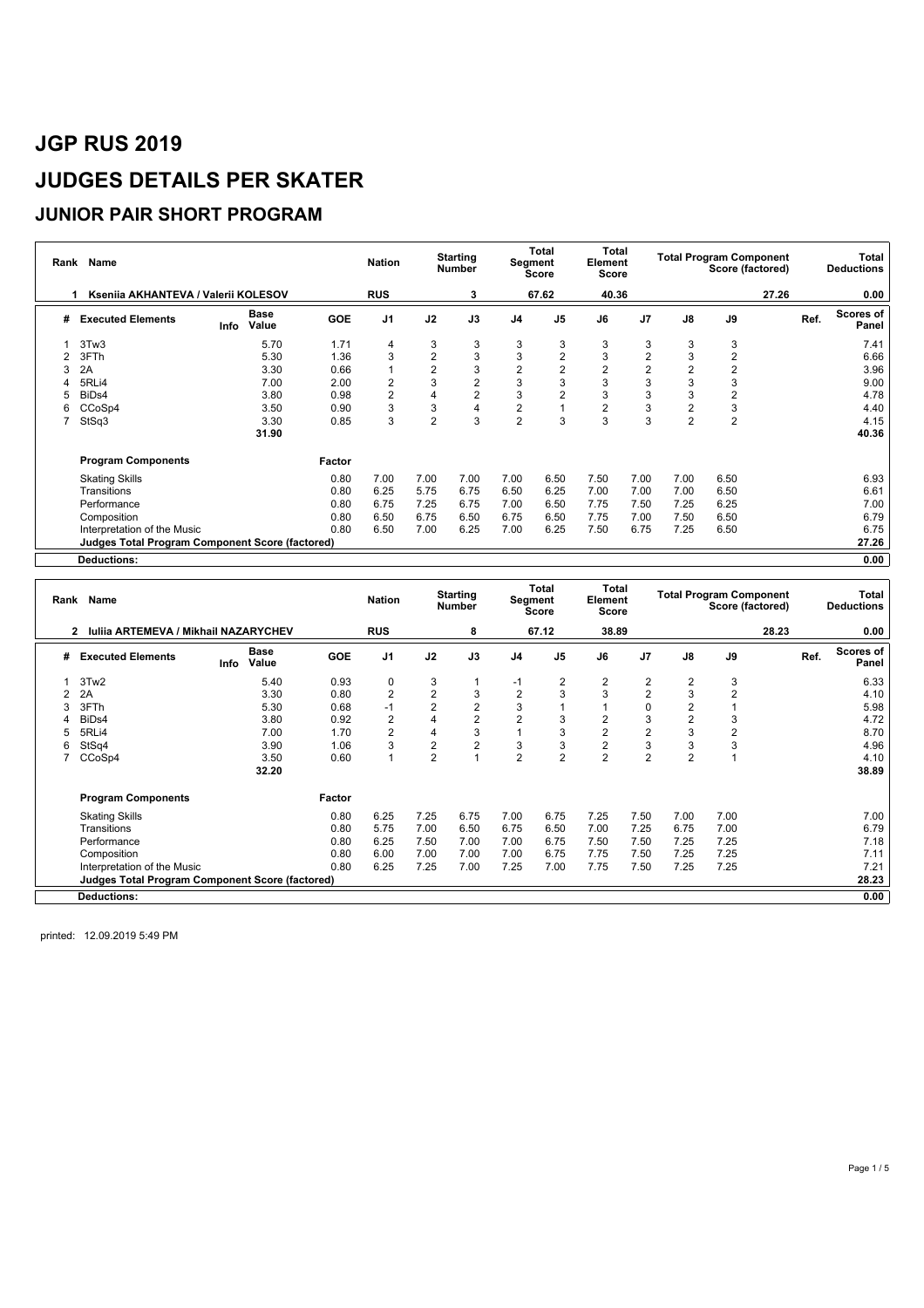#### **JUNIOR PAIR SHORT PROGRAM**

|   | Name<br>Rank                                           |                              |            | <b>Nation</b>  |                | <b>Starting</b><br><b>Number</b> | Segment        | Total<br><b>Score</b> | Total<br>Element<br><b>Score</b> |                |                | <b>Total Program Component</b><br>Score (factored) |       |      | Total<br><b>Deductions</b> |
|---|--------------------------------------------------------|------------------------------|------------|----------------|----------------|----------------------------------|----------------|-----------------------|----------------------------------|----------------|----------------|----------------------------------------------------|-------|------|----------------------------|
|   | Diana MUKHAMETZIANOVA / Ilya MIRONOV<br>3              |                              |            | <b>RUS</b>     |                | 5                                |                | 63.04                 | 36.44                            |                |                |                                                    | 26.60 |      | 0.00                       |
| # | <b>Executed Elements</b>                               | <b>Base</b><br>Value<br>Info | <b>GOE</b> | J <sub>1</sub> | J2             | J3                               | J <sub>4</sub> | J <sub>5</sub>        | J6                               | J <sub>7</sub> | $\mathsf{J}8$  | J9                                                 |       | Ref. | Scores of<br>Panel         |
|   | 3Tw3                                                   | 5.70                         | 0.81       | $-1$           | 2              | 2                                | -1             | $\overline{2}$        | 2                                | 3              |                | 2                                                  |       |      | 6.51                       |
|   | 3FTh                                                   | 5.30                         | 1.36       | 3              | $\overline{2}$ | $\mathbf{3}$                     | $\overline{2}$ | 3                     | $\overline{2}$                   | 3              | 3              | $\overline{2}$                                     |       |      | 6.66                       |
|   | 5RLi3                                                  | 6.60                         | 0.75       | $-1$           | $\overline{2}$ | $\boldsymbol{2}$                 | 0              | $\pmb{0}$             | $\overline{2}$                   |                |                |                                                    |       |      | 7.35                       |
|   | 2A                                                     | 3.30                         | 0.66       | 2              | $\overline{2}$ | $\overline{2}$                   | $\overline{c}$ | $\overline{2}$        | $\overline{2}$                   | 2              |                | $\overline{2}$                                     |       |      | 3.96                       |
| 5 | BiDs3                                                  | 3.50                         | 0.40       |                | $\overline{2}$ |                                  | $\overline{2}$ | $\mathbf 0$           | 0                                |                |                | $\overline{2}$                                     |       |      | 3.90                       |
| 6 | FCCoSp4                                                | 3.50                         | 0.65       |                | 3              | $\overline{2}$                   |                | $\overline{2}$        | 0                                | 3              | 2              | $\overline{2}$                                     |       |      | 4.15                       |
|   | StSq3                                                  | 3.30                         | 0.61       |                | $\overline{2}$ |                                  | 2              | 3                     | $\overline{2}$                   | 3              | $\overline{2}$ | 0                                                  |       |      | 3.91                       |
|   |                                                        | 31.20                        |            |                |                |                                  |                |                       |                                  |                |                |                                                    |       |      | 36.44                      |
|   | <b>Program Components</b>                              |                              | Factor     |                |                |                                  |                |                       |                                  |                |                |                                                    |       |      |                            |
|   | <b>Skating Skills</b>                                  |                              | 0.80       | 5.75           | 6.75           | 7.00                             | 5.75           | 6.50                  | 6.50                             | 7.25           | 7.25           | 6.75                                               |       |      | 6.64                       |
|   | Transitions                                            |                              | 0.80       | 5.25           | 6.50           | 6.75                             | 5.25           | 6.25                  | 6.00                             | 7.25           | 7.00           | 6.75                                               |       |      | 6.36                       |
|   | Performance                                            |                              | 0.80       | 5.50           | 7.25           | 7.25                             | 5.50           | 6.75                  | 6.75                             | 7.50           | 7.50           | 6.50                                               |       |      | 6.79                       |
|   | Composition                                            |                              | 0.80       | 5.25           | 6.75           | 7.25                             | 5.75           | 6.50                  | 6.75                             | 7.50           | 7.25           | 6.75                                               |       |      | 6.71                       |
|   | Interpretation of the Music                            |                              | 0.80       | 5.50           | 7.00           | 7.00                             | 6.00           | 6.75                  | 6.50                             | 7.50           | 7.50           | 6.50                                               |       |      | 6.75                       |
|   | <b>Judges Total Program Component Score (factored)</b> |                              |            |                |                |                                  |                |                       |                                  |                |                |                                                    |       |      | 26.60                      |
|   | <b>Deductions:</b>                                     |                              |            |                |                |                                  |                |                       |                                  |                |                |                                                    |       |      | 0.00                       |

|   | Rank Name<br>Stanislava VISLOBOKOVA / Aleksei BRIUKHANOV |      |                      |                |                |                | <b>Starting</b><br><b>Number</b> |                | Total<br>Segment<br><b>Score</b> | Total<br>Element<br><b>Score</b> |                |                | <b>Total Program Component</b> | Score (factored) |      | Total<br><b>Deductions</b> |
|---|----------------------------------------------------------|------|----------------------|----------------|----------------|----------------|----------------------------------|----------------|----------------------------------|----------------------------------|----------------|----------------|--------------------------------|------------------|------|----------------------------|
|   | 4                                                        |      |                      |                | <b>RUS</b>     |                | 6                                |                | 60.26                            | 36.20                            |                |                |                                | 26.06            |      | $-2.00$                    |
| # | <b>Executed Elements</b>                                 | Info | <b>Base</b><br>Value | <b>GOE</b>     | J <sub>1</sub> | J2             | J3                               | J <sub>4</sub> | J5                               | J6                               | J <sub>7</sub> | $\mathsf{J}8$  | J9                             |                  | Ref. | Scores of<br>Panel         |
|   | 3Tw3                                                     |      | 5.70                 | 1.55           | $\overline{2}$ | 3              | 4                                | 3              | 3                                |                                  | 3              | 2              | 3                              |                  |      | 7.25                       |
|   | 2A                                                       |      | 3.30                 | $-1.65$        | $-5$           | $-5$           | $-5$                             | $-5$           | $-5$                             | -5                               | -5             | -5             | $-5$                           |                  |      | 1.65                       |
|   | 3LzTh                                                    |      | 5.30                 | 1.29           | $\overline{2}$ | $\overline{2}$ | 3                                | $\overline{2}$ | 3                                | 3                                | $\overline{2}$ | $\overline{2}$ | 3                              |                  |      | 6.59                       |
|   | CCoSp4                                                   |      | 3.50                 | 0.60           | $\overline{2}$ | 3              | $\overline{2}$                   |                |                                  | $\overline{2}$                   |                |                | $\overline{2}$                 |                  |      | 4.10                       |
|   | StSq4                                                    |      | 3.90                 | 0.61           |                | $\overline{2}$ | $\overline{A}$                   | $\overline{2}$ | 1                                | $\overline{2}$                   | 3              |                |                                |                  |      | 4.51                       |
|   | 5RLi4                                                    |      | 7.00                 | 1.10           |                |                |                                  | 3              | $\overline{2}$                   | $\overline{2}$                   | $\overline{2}$ |                |                                |                  |      | 8.10                       |
|   | BiDs3                                                    |      | 3.50                 | 0.50           |                | 2              | $\overline{ }$                   | $\overline{2}$ | 1                                | $\overline{2}$                   | $\overline{2}$ |                |                                |                  |      | 4.00                       |
|   |                                                          |      | 32.20                |                |                |                |                                  |                |                                  |                                  |                |                |                                |                  |      | 36.20                      |
|   | <b>Program Components</b>                                |      |                      | Factor         |                |                |                                  |                |                                  |                                  |                |                |                                |                  |      |                            |
|   | <b>Skating Skills</b>                                    |      |                      | 0.80           | 5.50           | 6.75           | 6.00                             | 7.00           | 5.75                             | 6.75                             | 7.00           | 7.00           | 6.75                           |                  |      | 6.57                       |
|   | Transitions                                              |      |                      | 0.80           | 5.50           | 6.00           | 5.25                             | 6.75           | 5.75                             | 6.50                             | 7.25           | 6.75           | 6.50                           |                  |      | 6.25                       |
|   | Performance                                              |      |                      | 0.80           | 5.50           | 6.50           | 5.75                             | 7.00           | 6.25                             | 7.00                             | 7.25           | 6.75           | 6.25                           |                  |      | 6.50                       |
|   | Composition                                              |      |                      | 0.80           | 5.50           | 6.50           | 6.50                             | 6.75           | 6.25                             | 7.00                             | 7.50           | 7.25           | 6.75                           |                  |      | 6.71                       |
|   | Interpretation of the Music                              |      |                      | 0.80           | 5.75           | 6.25           | 6.25                             | 7.00           | 6.00                             | 6.75                             | 7.25           | 7.00           | 6.50                           |                  |      | 6.54                       |
|   | <b>Judges Total Program Component Score (factored)</b>   |      |                      |                |                |                |                                  |                |                                  |                                  |                |                |                                |                  |      | 26.06                      |
|   | <b>Deductions:</b><br>Falls                              |      |                      | (2)<br>$-2.00$ |                |                |                                  |                |                                  |                                  |                |                |                                |                  |      | $-2.00$                    |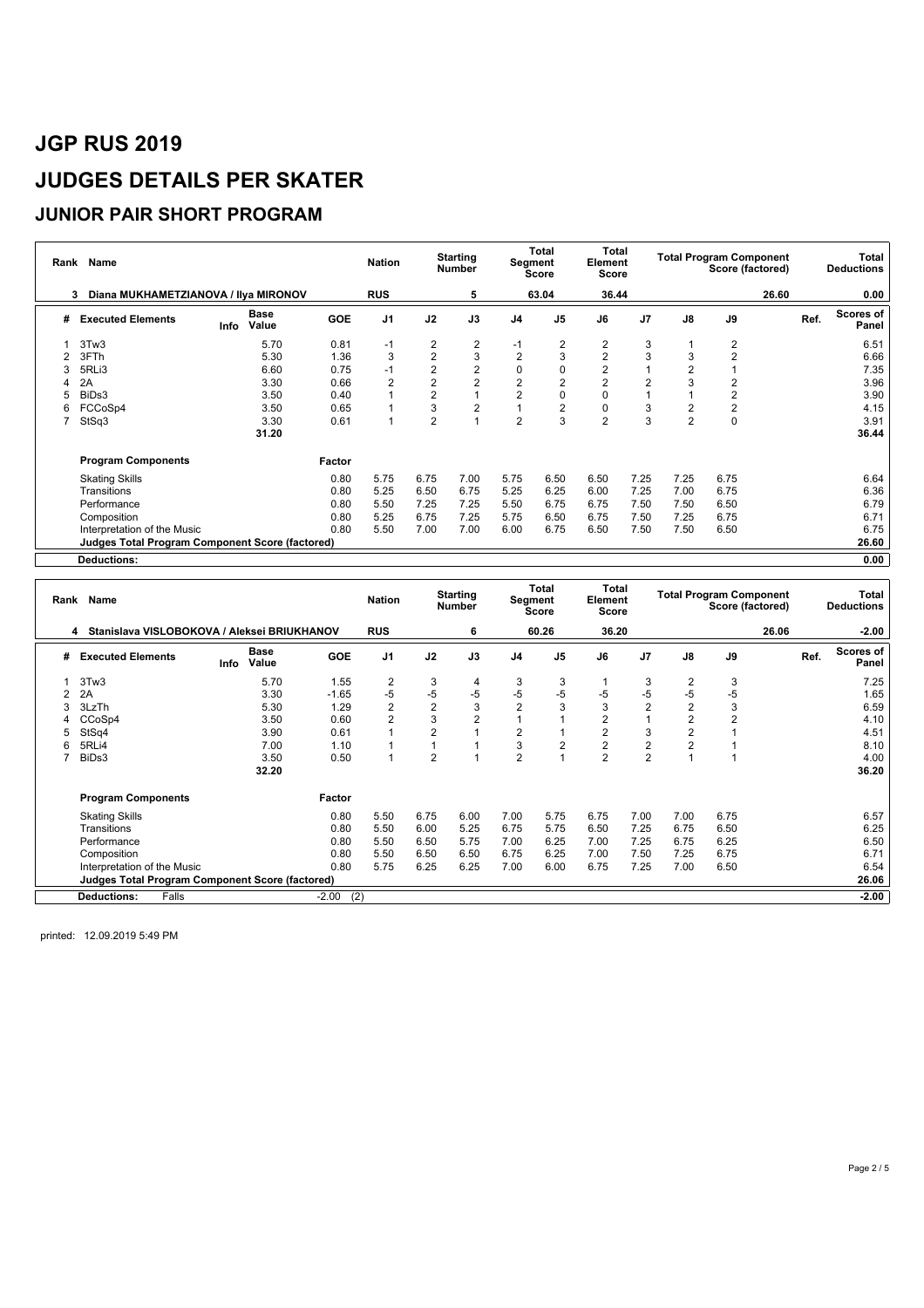### **JUNIOR PAIR SHORT PROGRAM**

| Rank | Name                                                   |      | <b>Nation</b>        |            | <b>Starting</b><br><b>Number</b> |                | <b>Total</b><br>Segment<br>Score | Total<br>Element<br>Score |                         |                | <b>Total Program Component</b><br>Score (factored) |                |                | Total<br><b>Deductions</b> |      |                           |
|------|--------------------------------------------------------|------|----------------------|------------|----------------------------------|----------------|----------------------------------|---------------------------|-------------------------|----------------|----------------------------------------------------|----------------|----------------|----------------------------|------|---------------------------|
|      | Hyang Mi RO / Kum Chol HAN<br>5                        |      |                      |            | <b>PRK</b>                       |                | 9                                |                           | 55.36                   | 30.33          |                                                    |                |                | 25.03                      |      | 0.00                      |
| #    | <b>Executed Elements</b>                               | Info | <b>Base</b><br>Value | <b>GOE</b> | J <sub>1</sub>                   | J2             | J3                               | J <sub>4</sub>            | J <sub>5</sub>          | J6             | J <sub>7</sub>                                     | $\mathsf{J}8$  | J9             |                            | Ref. | <b>Scores of</b><br>Panel |
|      | 3Tw3                                                   |      | 5.70                 | 1.22       | $\overline{2}$                   | 3              | 2                                | $\overline{c}$            | $\overline{\mathbf{c}}$ | $\overline{2}$ | 2                                                  | 3              | 2              |                            |      | 6.92                      |
| 2    | 2A                                                     |      | 3.30                 | 0.38       |                                  | $\overline{2}$ | $\mathbf 0$                      | $\mathbf 0$               |                         |                | $\overline{2}$                                     |                | $\overline{2}$ |                            |      | 3.68                      |
|      | 3LzTh                                                  |      | 5.30                 | 0.61       | $-1$                             |                | $\overline{2}$                   |                           | $\overline{2}$          | $\overline{2}$ |                                                    |                |                |                            |      | 5.91                      |
|      | BiDs2                                                  |      | 3.20                 | 0.27       | 0                                |                | $\sqrt{2}$                       | 2                         | 0                       |                |                                                    |                |                |                            |      | 3.47                      |
|      | StSq2                                                  |      | 2.60                 | 0.48       | $\overline{2}$                   | 3              | 3                                |                           |                         | $\overline{2}$ | $\overline{2}$                                     | $\overline{2}$ |                |                            |      | 3.08                      |
| 6    | 5ALiB                                                  |      | 5.40                 | $-1.77$    | -4                               | $-2$           | $-4$                             | 2                         | $-4$                    | -4             | -4                                                 | $-2$           | $-3$           |                            |      | 3.63                      |
|      | FCCoSp3                                                |      | 3.00                 | 0.64       |                                  | $\overline{2}$ | $\overline{2}$                   |                           | 3                       | 3              | $\overline{2}$                                     | $\overline{2}$ | 3              |                            |      | 3.64                      |
|      |                                                        |      | 28.50                |            |                                  |                |                                  |                           |                         |                |                                                    |                |                |                            |      | 30.33                     |
|      | <b>Program Components</b>                              |      |                      | Factor     |                                  |                |                                  |                           |                         |                |                                                    |                |                |                            |      |                           |
|      | <b>Skating Skills</b>                                  |      |                      | 0.80       | 5.50                             | 7.00           | 7.25                             | 5.75                      | 5.50                    | 7.25           | 5.50                                               | 6.25           | 6.50           |                            |      | 6.25                      |
|      | Transitions                                            |      |                      | 0.80       | 5.25                             | 7.25           | 7.25                             | 5.50                      | 5.25                    | 6.75           | 5.25                                               | 6.00           | 6.25           |                            |      | 6.04                      |
|      | Performance                                            |      |                      | 0.80       | 5.75                             | 7.00           | 6.75                             | 6.00                      | 5.75                    | 7.00           | 5.75                                               | 6.50           | 6.25           |                            |      | 6.29                      |
|      | Composition                                            |      |                      | 0.80       | 5.50                             | 7.00           | 7.75                             | 6.00                      | 5.75                    | 7.25           | 5.75                                               | 6.00           | 6.50           |                            |      | 6.32                      |
|      | Interpretation of the Music                            |      |                      | 0.80       | 5.50                             | 7.50           | 7.75                             | 6.25                      | 6.00                    | 6.75           | 5.50                                               | 6.25           | 6.50           |                            |      | 6.39                      |
|      | <b>Judges Total Program Component Score (factored)</b> |      |                      |            |                                  |                |                                  |                           |                         |                |                                                    |                |                |                            |      | 25.03                     |
|      | <b>Deductions:</b>                                     |      |                      |            |                                  |                |                                  |                           |                         |                |                                                    |                |                |                            |      | 0.00                      |

|   | Rank Name<br><b>Brooke McINTOSH / Brandon TOSTE</b><br>6 |      |                      |         |                |          | <b>Starting</b><br><b>Number</b> | Segment        | Total<br><b>Score</b> | <b>Total</b><br>Element<br>Score |                |      | <b>Total Program Component</b> | Score (factored) |      | Total<br><b>Deductions</b> |
|---|----------------------------------------------------------|------|----------------------|---------|----------------|----------|----------------------------------|----------------|-----------------------|----------------------------------|----------------|------|--------------------------------|------------------|------|----------------------------|
|   |                                                          |      |                      |         | <b>CAN</b>     |          | 7                                |                | 48.40                 | 27.91                            |                |      |                                | 20.49            |      | 0.00                       |
| # | <b>Executed Elements</b>                                 | Info | <b>Base</b><br>Value | GOE     | J <sub>1</sub> | J2       | J3                               | J <sub>4</sub> | J <sub>5</sub>        | J6                               | J <sub>7</sub> | J8   | J9                             |                  | Ref. | Scores of<br>Panel         |
|   | 3Tw2                                                     |      | 5.40                 | $-0.15$ | -3             | 2        | $-1$                             | $-2$           | 0                     | 0                                | $-1$           |      |                                |                  |      | 5.25                       |
|   | 2A                                                       |      | 3.30                 | 0.24    | $\Omega$       | 0        | 0                                |                |                       | $\mathbf 0$                      | $\overline{2}$ |      |                                |                  |      | 3.54                       |
|   | 3TTh                                                     |      | 4.40                 | 0.31    | $-1$           |          | $\mathbf 0$                      |                | $\overline{2}$        |                                  |                |      |                                |                  |      | 4.71                       |
|   | BiD <sub>s2</sub>                                        |      | 3.20                 | 0.27    | $\Omega$       |          | $\mathbf 0$                      |                | $\overline{2}$        |                                  | $\overline{2}$ |      |                                |                  |      | 3.47                       |
| 5 | FCCoSp3                                                  |      | 3.00                 | $-0.34$ | $-2$           | $-1$     | $-2$                             | $-1$           | 0                     | $-1$                             | 0              | ÷    | $-2$                           |                  |      | 2.66                       |
| 6 | 5SLi4                                                    |      | 6.20                 | 0.18    | $-1$           | -2       | $\mathbf 0$                      | $\mathbf 0$    | $\overline{2}$        | 0                                | $\overline{2}$ |      | $\mathbf 0$                    |                  |      | 6.38                       |
|   | StSq1                                                    |      | 1.80                 | 0.10    | 0              | $\Omega$ | $\Omega$                         |                | $\overline{2}$        | $\Omega$                         | $\overline{2}$ |      | $\Omega$                       |                  |      | 1.90                       |
|   |                                                          |      | 27.30                |         |                |          |                                  |                |                       |                                  |                |      |                                |                  |      | 27.91                      |
|   | <b>Program Components</b>                                |      |                      | Factor  |                |          |                                  |                |                       |                                  |                |      |                                |                  |      |                            |
|   | <b>Skating Skills</b>                                    |      |                      | 0.80    | 4.25           | 5.75     | 4.75                             | 5.25           | 5.75                  | 4.75                             | 5.25           | 5.25 | 6.00                           |                  |      | 5.25                       |
|   | Transitions                                              |      |                      | 0.80    | 3.75           | 5.50     | 3.75                             | 4.75           | 5.25                  | 4.50                             | 5.25           | 5.00 | 6.00                           |                  |      | 4.86                       |
|   | Performance                                              |      |                      | 0.80    | 4.00           | 5.25     | 4.25                             | 5.00           | 5.75                  | 5.00                             | 5.50           | 5.50 | 5.75                           |                  |      | 5.18                       |
|   | Composition                                              |      |                      | 0.80    | 3.75           | 5.25     | 5.00                             | 5.00           | 5.50                  | 5.25                             | 5.50           | 5.50 | 5.75                           |                  |      | 5.29                       |
|   | Interpretation of the Music                              |      |                      | 0.80    | 3.75           | 5.00     | 4.50                             | 4.75           | 5.25                  | 5.00                             | 5.25           | 5.50 | 5.75                           |                  |      | 5.04                       |
|   | <b>Judges Total Program Component Score (factored)</b>   |      |                      |         |                |          |                                  |                |                       |                                  |                |      |                                |                  |      | 20.49                      |
|   | Deductions:                                              |      |                      |         |                |          |                                  |                |                       |                                  |                |      |                                |                  |      | 0.00                       |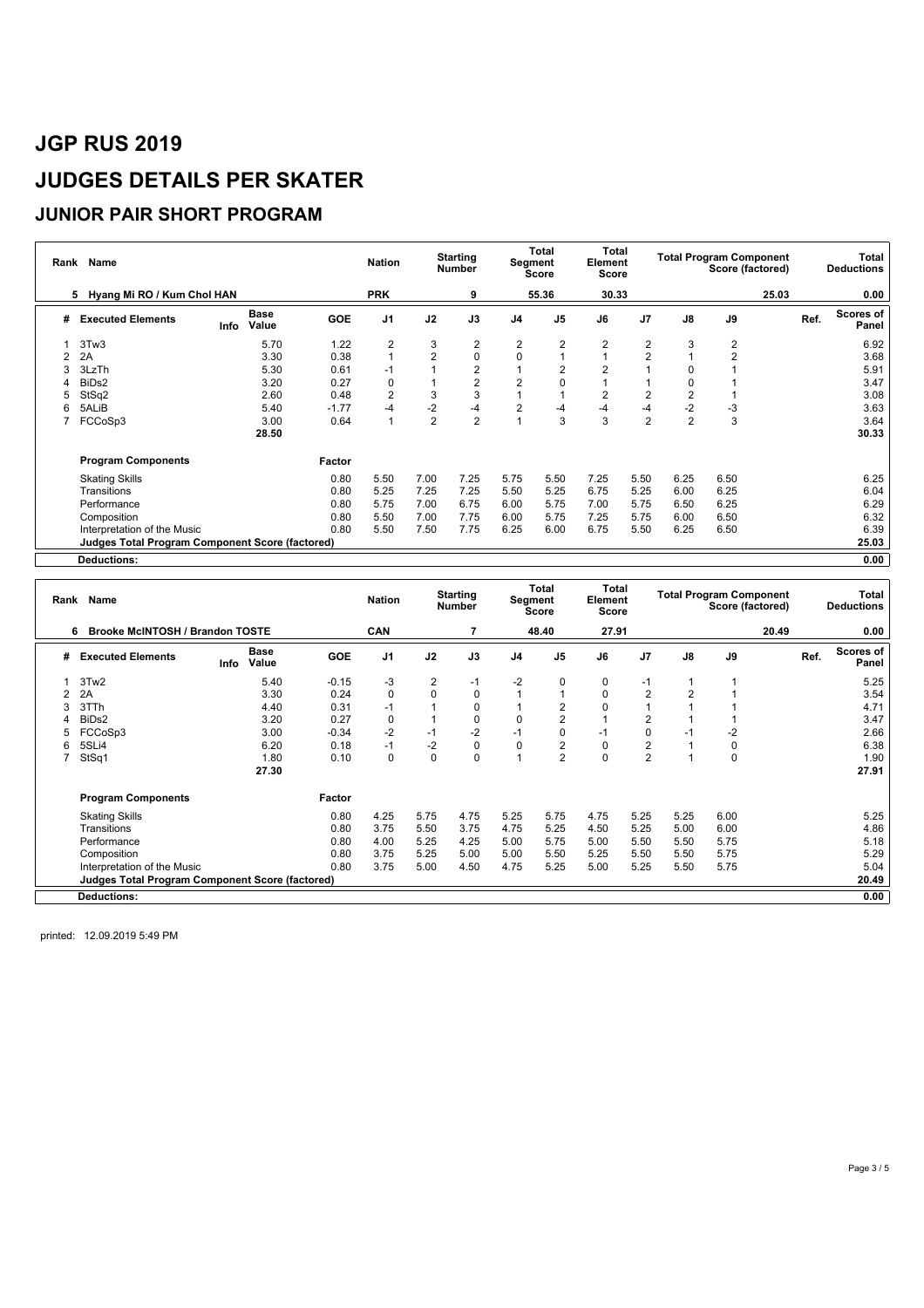#### **JUNIOR PAIR SHORT PROGRAM**

| Rank | Name                                                   |                              | <b>Nation</b> |                | <b>Starting</b><br><b>Number</b> |                | Total<br>Segment<br><b>Score</b> | Total<br>Element<br>Score |                |                | <b>Total Program Component</b><br>Score (factored) |             | Total<br><b>Deductions</b> |                    |
|------|--------------------------------------------------------|------------------------------|---------------|----------------|----------------------------------|----------------|----------------------------------|---------------------------|----------------|----------------|----------------------------------------------------|-------------|----------------------------|--------------------|
|      | Anastasiia SMIRNOVA / Danylo SIIANYTSIA                |                              |               | <b>USA</b>     |                                  | 4              |                                  | 45.69                     | 24.52          |                |                                                    |             | 21.17                      | 0.00               |
| #    | <b>Executed Elements</b>                               | <b>Base</b><br>Value<br>Info | <b>GOE</b>    | J <sub>1</sub> | J2                               | J3             | J <sub>4</sub>                   | J <sub>5</sub>            | J6             | J <sub>7</sub> | $\mathsf{J}8$                                      | J9          | Ref.                       | Scores of<br>Panel |
|      | 3Tw2                                                   | 5.40                         | $-0.15$       | $-1$           |                                  | $-1$           | $-2$                             | 1                         | $-2$           | $-1$           |                                                    |             |                            | 5.25               |
| 2    | 2Lo                                                    | 1.70                         | 0.15          | $\Omega$       |                                  |                |                                  | $\overline{2}$            | $\overline{A}$ | 0              |                                                    |             |                            | 1.85               |
|      | BiDs3                                                  | 3.50                         | 0.45          | $-1$           | $\overline{2}$                   | $\overline{2}$ |                                  |                           |                | $\overline{2}$ |                                                    |             |                            | 3.95               |
|      | 2FTh                                                   | 3.00                         | $-0.94$       | $-4$           | $-5$                             | $-3$           | $-3$                             | $-4$                      | $-2$           | $-2$           | -3                                                 | $-3$        |                            | 2.06               |
|      | 5TLi2                                                  | 5.40                         | 0.15          | $-1$           | 0                                |                |                                  |                           | 0              | $-1$           |                                                    | $\mathbf 0$ |                            | 5.55               |
| 6.   | CCoSp3                                                 | 3.00                         | 0.04          | $-1$           | 2                                | $-1$           | 0                                | 0                         |                | $\overline{2}$ |                                                    | 0           |                            | 3.04               |
|      | StSq2                                                  | 2.60                         | 0.22          | 0              |                                  |                |                                  |                           |                | $\overline{2}$ |                                                    | 0           |                            | 2.82               |
|      |                                                        | 24.60                        |               |                |                                  |                |                                  |                           |                |                |                                                    |             |                            | 24.52              |
|      | <b>Program Components</b>                              |                              | Factor        |                |                                  |                |                                  |                           |                |                |                                                    |             |                            |                    |
|      | <b>Skating Skills</b>                                  |                              | 0.80          | 4.50           | 5.25                             | 6.00           | 5.25                             | 5.25                      | 5.00           | 5.00           | 5.75                                               | 6.00        |                            | 5.36               |
|      | Transitions                                            |                              | 0.80          | 4.25           | 5.50                             | 5.75           | 5.00                             | 5.00                      | 4.75           | 4.75           | 5.50                                               | 6.00        |                            | 5.18               |
|      | Performance                                            |                              | 0.80          | 4.75           | 5.00                             | 5.50           | 5.25                             | 5.00                      | 5.25           | 5.00           | 5.50                                               | 5.75        |                            | 5.21               |
|      | Composition                                            |                              | 0.80          | 4.50           | 5.00                             | 6.25           | 5.00                             | 5.25                      | 5.75           | 5.25           | 6.00                                               | 6.00        |                            | 5.46               |
|      | Interpretation of the Music                            |                              | 0.80          | 4.25           | 5.25                             | 5.50           | 5.00                             | 5.00                      | 5.75           | 4.75           | 5.50                                               | 5.75        |                            | 5.25               |
|      | <b>Judges Total Program Component Score (factored)</b> |                              |               |                |                                  |                |                                  |                           |                |                |                                                    |             |                            | 21.17              |
|      | <b>Deductions:</b>                                     |                              |               |                |                                  |                |                                  |                           |                |                |                                                    |             |                            | 0.00               |

|   | Rank Name                                              |                |                      |            | <b>Nation</b>  |                | <b>Starting</b><br><b>Number</b> |                | Total<br>Segment<br><b>Score</b> | <b>Total</b><br>Element<br>Score |                |      | <b>Total Program Component</b><br>Score (factored) |       |      | Total<br><b>Deductions</b> |
|---|--------------------------------------------------------|----------------|----------------------|------------|----------------|----------------|----------------------------------|----------------|----------------------------------|----------------------------------|----------------|------|----------------------------------------------------|-------|------|----------------------------|
|   | Patricia ANDREW / Zachary DALEMAN<br>8                 |                |                      |            | <b>CAN</b>     |                | $\mathbf{2}$                     |                | 43.45                            | 24.88                            |                |      |                                                    | 20.57 |      | $-2.00$                    |
| # | <b>Executed Elements</b>                               | Info           | <b>Base</b><br>Value | <b>GOE</b> | J <sub>1</sub> | J2             | J3                               | J <sub>4</sub> | J <sub>5</sub>                   | J6                               | J7             | J8   | J9                                                 |       | Ref. | Scores of<br>Panel         |
|   | 3Tw1                                                   |                | 5.10                 | $-0.66$    | $-2$           | 0              | 0                                | $-2$           | 0                                | $-2$                             | $-2$           | $-2$ | $-1$                                               |       |      | 4.44                       |
|   | 2A                                                     |                | 3.30                 | $-0.52$    | $-2$           | $-1$           | $-1$                             | $-2$           | $\mathbf 0$                      | $-3$                             | $-2$           | $-1$ | $-2$                                               |       |      | 2.78                       |
|   | 5ALi3                                                  |                | 6.60                 | 0.00       | $-2$           |                | $\overline{2}$                   | $-1$           |                                  |                                  | $-2$           |      | 0                                                  |       |      | 6.60                       |
|   | 3TTh                                                   |                | 4.40                 | $-2.20$    | $-5$           | -5             | $-5$                             | $-5$           | $-5$                             | -5                               | $-5$           | $-5$ | $-5$                                               |       |      | 2.20                       |
|   | BiD <sub>s2</sub>                                      |                | 3.20                 | 0.50       |                | 3              | $\overline{2}$                   | 0              | $\overline{2}$                   | $\overline{2}$                   | $\overline{2}$ |      |                                                    |       |      | 3.70                       |
| 6 | CCoSp3                                                 |                | 3.00                 | $-0.77$    | -3             | 0              | -3                               | $-2$           | -3                               | $-2$                             | $-2$           | -3   | $-3$                                               |       |      | 2.23                       |
|   | StSq2                                                  |                | 2.60                 | 0.33       |                | $\overline{2}$ | $\overline{2}$                   | $-1$           | $\overline{2}$                   |                                  | $\overline{2}$ |      | 0                                                  |       |      | 2.93                       |
|   |                                                        |                | 28.20                |            |                |                |                                  |                |                                  |                                  |                |      |                                                    |       |      | 24.88                      |
|   | <b>Program Components</b>                              |                |                      | Factor     |                |                |                                  |                |                                  |                                  |                |      |                                                    |       |      |                            |
|   | <b>Skating Skills</b>                                  |                |                      | 0.80       | 4.75           | 5.00           | 6.00                             | 5.00           | 5.50                             | 5.50                             | 5.25           | 5.50 | 5.00                                               |       |      | 5.25                       |
|   | Transitions                                            |                |                      | 0.80       | 4.25           | 4.50           | 5.75                             | 4.50           | 5.25                             | 5.00                             | 5.00           | 5.25 | 5.00                                               |       |      | 4.93                       |
|   | Performance                                            |                |                      | 0.80       | 4.75           | 5.50           | 6.00                             | 4.75           | 5.25                             | 5.50                             | 5.00           | 5.00 | 4.75                                               |       |      | 5.11                       |
|   | Composition                                            |                |                      | 0.80       | 4.50           | 5.00           | 6.75                             | 5.00           | 5.50                             | 5.75                             | 5.50           | 5.25 | 4.75                                               |       |      | 5.25                       |
|   | Interpretation of the Music                            |                |                      | 0.80       | 4.50           | 5.25           | 6.50                             | 4.75           | 5.25                             | 5.50                             | 5.50           | 5.25 | 4.75                                               |       |      | 5.18                       |
|   | <b>Judges Total Program Component Score (factored)</b> |                |                      |            |                |                |                                  |                |                                  |                                  |                |      |                                                    |       |      | 20.57                      |
|   | <b>Deductions:</b>                                     | Time violation |                      | $-1.00$    | Falls          |                |                                  |                | $-1.00$                          | (1)                              |                |      |                                                    |       |      | $-2.00$                    |